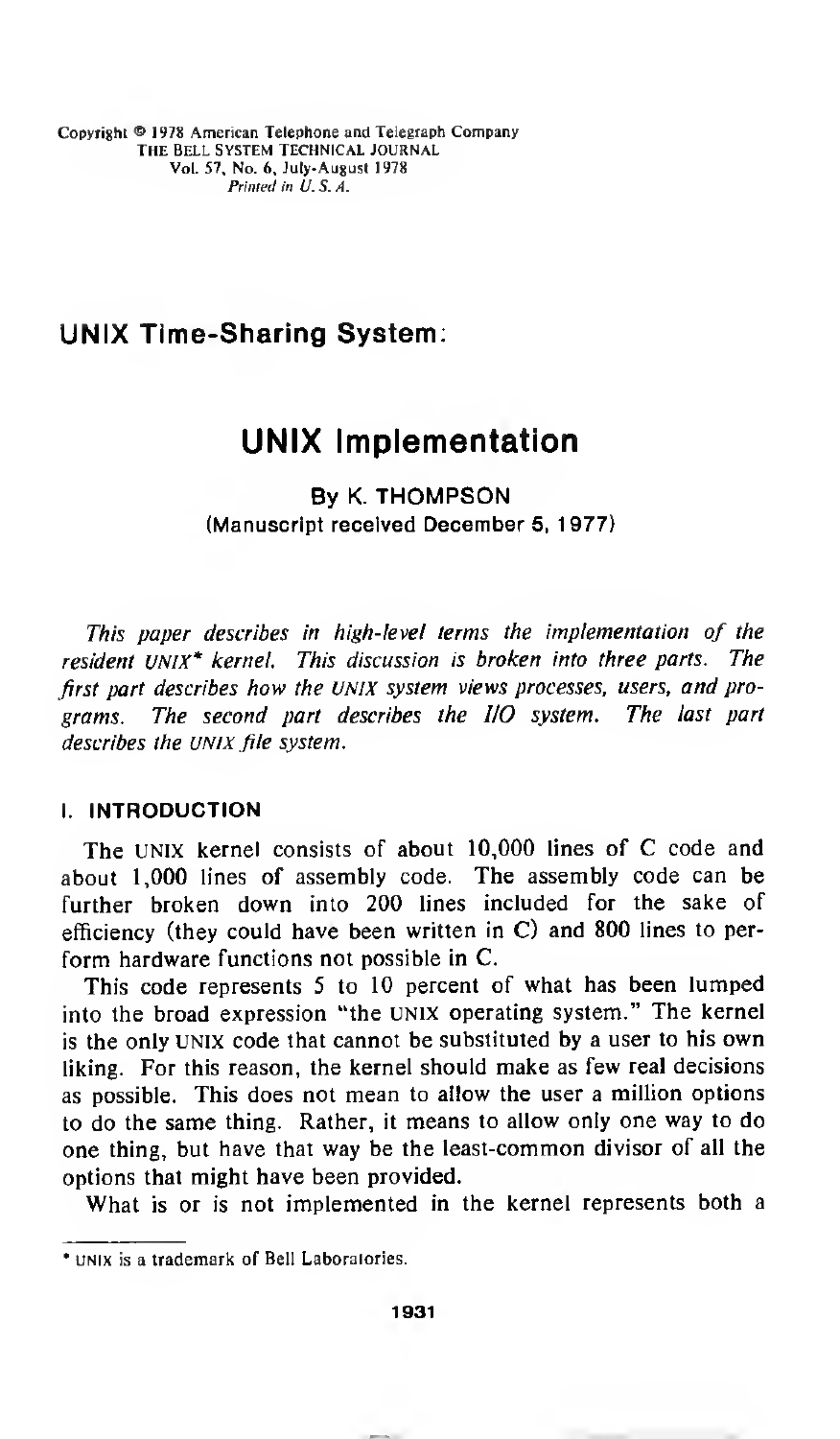great responsibility and a great power. It is a soap-box platform on "the way things should be done." Even so, if "the way" is too radical, no one will follow it. Every important decision was weighed carefully. Throughout, simplicity has been substituted for efficiency. Complex algorithms are used only if their complexity can be localized.

# II. PROCESS CONTROL

In the UNIX system, a user executes programs in an environment called <sup>a</sup> user process. When <sup>a</sup> system function is required, the user process calls the system as <sup>a</sup> subroutine. At some point in this call, there is a distinct switch of environments. After this, the process is said to be a system process. In the normal definition of processes, the user and system processes are different phases of the same process (they never execute simultaneously). For protection, each system process has its own stack.

The user process may execute from a read-only text segment, which is shared by all processes executing the same code. There is no *functional* benefit from shared-text segments. An *efficiency* benefit comes from the fact that there is no need to swap read-only segments out because the original copy on secondary memory is still current. This is a great benefit to interactive programs that tend to be swapped while waiting for terminal input. Furthermore, if two processes are executing simultaneously from the same copy of a read-only segment, only one copy needs to reside in primary memory. This is a secondary effect, because simultaneous execution of <sup>a</sup> program is not common. It is ironic that this effect, which reduces the use of primary memory, only comes into play when there is an overabundance of primary memory, that is, when there is enough memory to keep waiting processes loaded.

All current read-only text segments in the system are maintained from the text table. A text table entry holds the location of the text segment on secondary memory. If the segment is loaded, that table also holds the primary memory location and the count of the number of processes sharing this entry. When this count is reduced to zero, the entry is freed along with any primary and secondary memory holding the segment. When <sup>a</sup> process first executes <sup>a</sup> shared-text segment, a text table entry is allocated and the segment is loaded onto secondary memory. If a second process executes a text segment that is already allocated, the entry reference count is simply incremented.

1932 THE BELL SYSTEM TECHNICAL JOURNAL, JULY-AUGUST 1978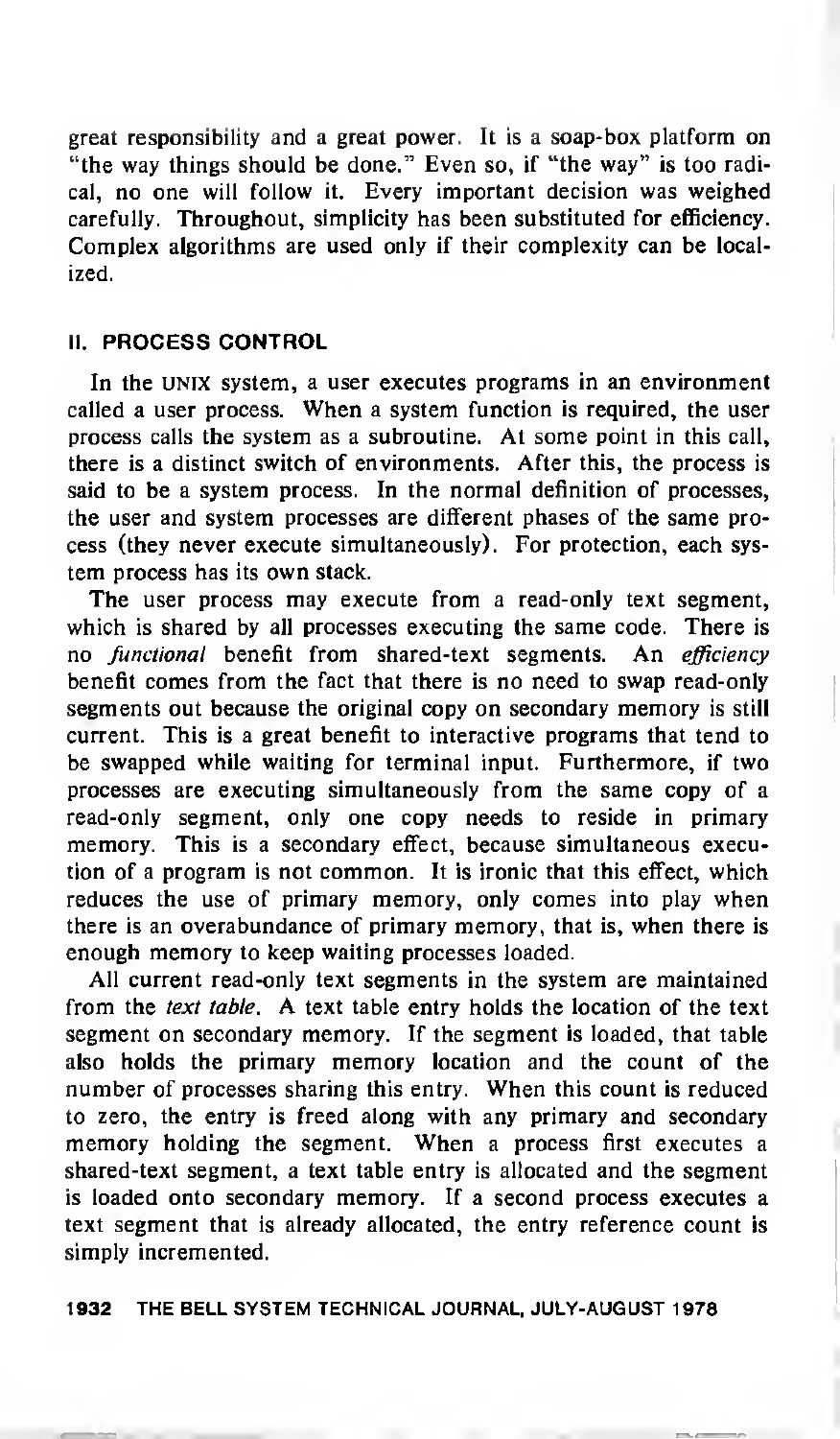A user process has some strictly private read-write data contained in its data segment. As far as possible, the system does not use the user's data segment to hold system data. In particular, there are no I/O buffers in the user address space.

The user data segment has two growing boundaries. One, increased automatically by the system as <sup>a</sup> result of memory faults, is used for <sup>a</sup> stack. The second boundary is only grown (or shrunk) by explicit requests. The contents of newly allocated primary memory is initialized to zero.

Also associated and swapped with a process is a small fixed-size system data segment. This segment contains all the data about the process that the system needs only when the process is active. Examples of the kind of data contained in the system data segment are: saved central processor registers, open file descriptors, accounting information, scratch data area, and the stack for the system phase of the process. The system data segment is not addressable from the user process and is therefore protected.

Last, there is a process table with one entry per process. This entry contains all the data needed by the system when the process is not active. Examples are the process's name, the location of the other segments, and scheduling information. The process table entry is allocated when the process is created, and freed when the process terminates. This process entry is always directly addressable by the kernel.

Figure <sup>1</sup> shows the relationships between the various process control data. In a sense, the process table is the definition of all processes, because all the data associated with <sup>a</sup> process may be accessed starting from the process table entry.

# 2.1 Process creation and program execution

Processes are created by the system primitive fork. The newly created process (child) is a copy of the original process (parent). There is no detectable sharing of primary memory between the two processes. (Of course, if the parent process was executing from <sup>a</sup> read-only text segment, the child will share the text segment.) Copies of all writable data segments are made for the child process. Files that were open before the fork are truly shared after the fork. The processes are informed as to their part in the relationship to allow them to select their own (usually non-identical) destiny. The parent may wait for the termination of any of its children.

A process may exec <sup>a</sup> file. This consists of exchanging the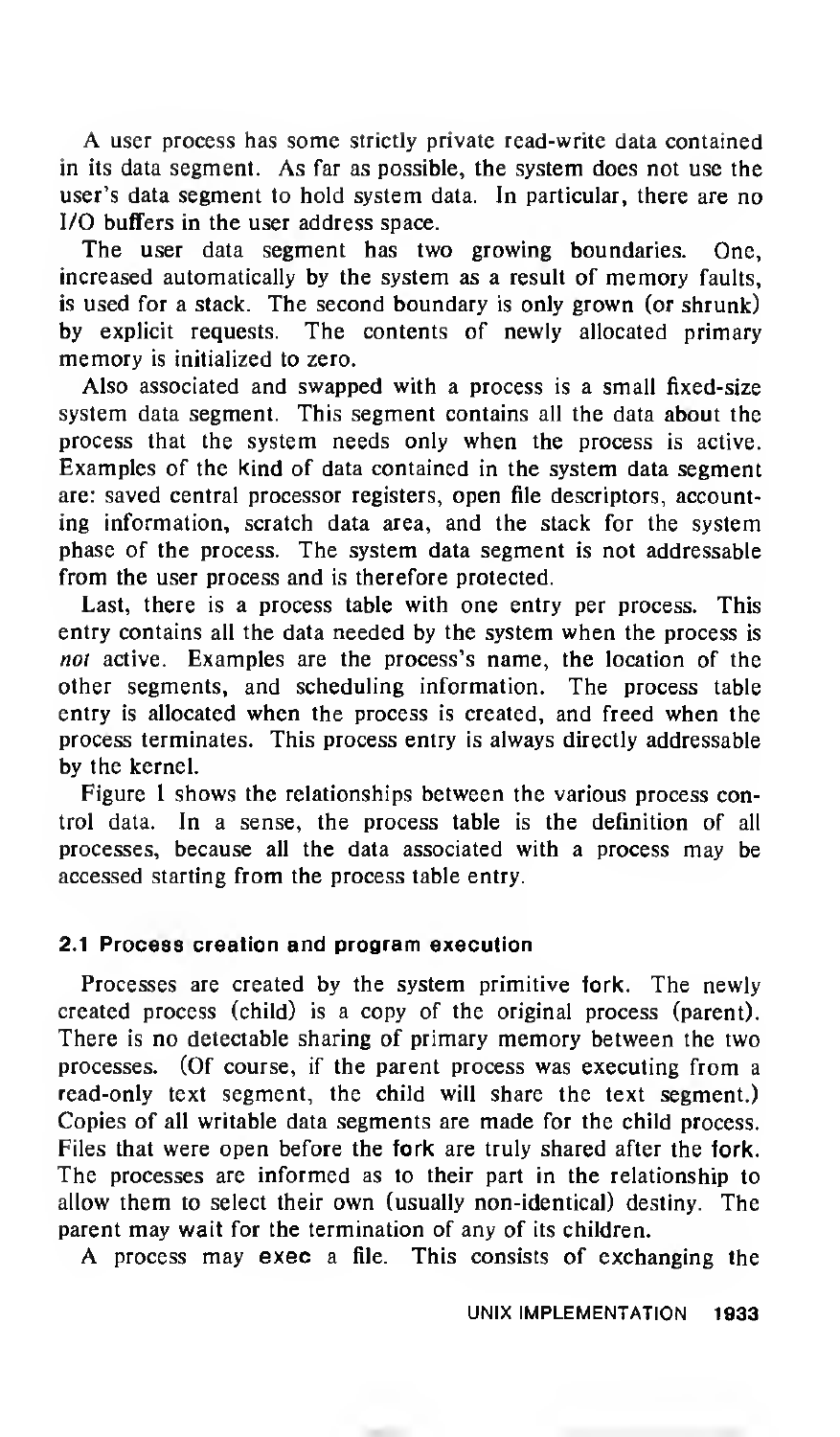

Fig. <sup>1</sup> — Process control data structure.

current text and data segments of the process for new text and data segments specified in the file. The old segments are lost. Doing an exec does not change processes; the process that did the exec persists, but after the exec it is executing a different program. Files that were open before the exec remain open after the exec.

If a program, say the first pass of a compiler, wishes to overlay itself with another program, say the second pass, then it simply execs the second program. This is analogous to a "goto." If a program wishes to regain control after execing a second program, it should fork <sup>a</sup> child process, have the child exec the second program, and have the parent wait for the child. This is analogous to a "call." Breaking up the call into a binding followed by a transfer is similar to the subroutine linkage in  $SL-5<sup>1</sup>$ 

#### 2.2 Swapping

The major data associated with a process (the user data segment, the system data segment, and the text segment) are swapped to and from secondary memory, as needed. The user data segment and the system data segment are kept in contiguous primary memory to reduce swapping latency. (When low-latency devices, such as bubbles, CCDs, or scatter/gather devices, are used, this decision will have to be reconsidered.) Allocation of both primary and secondary

1934 THE BELL SYSTEM TECHNICAL JOURNAL, JULY-AUGUST <sup>1</sup> 978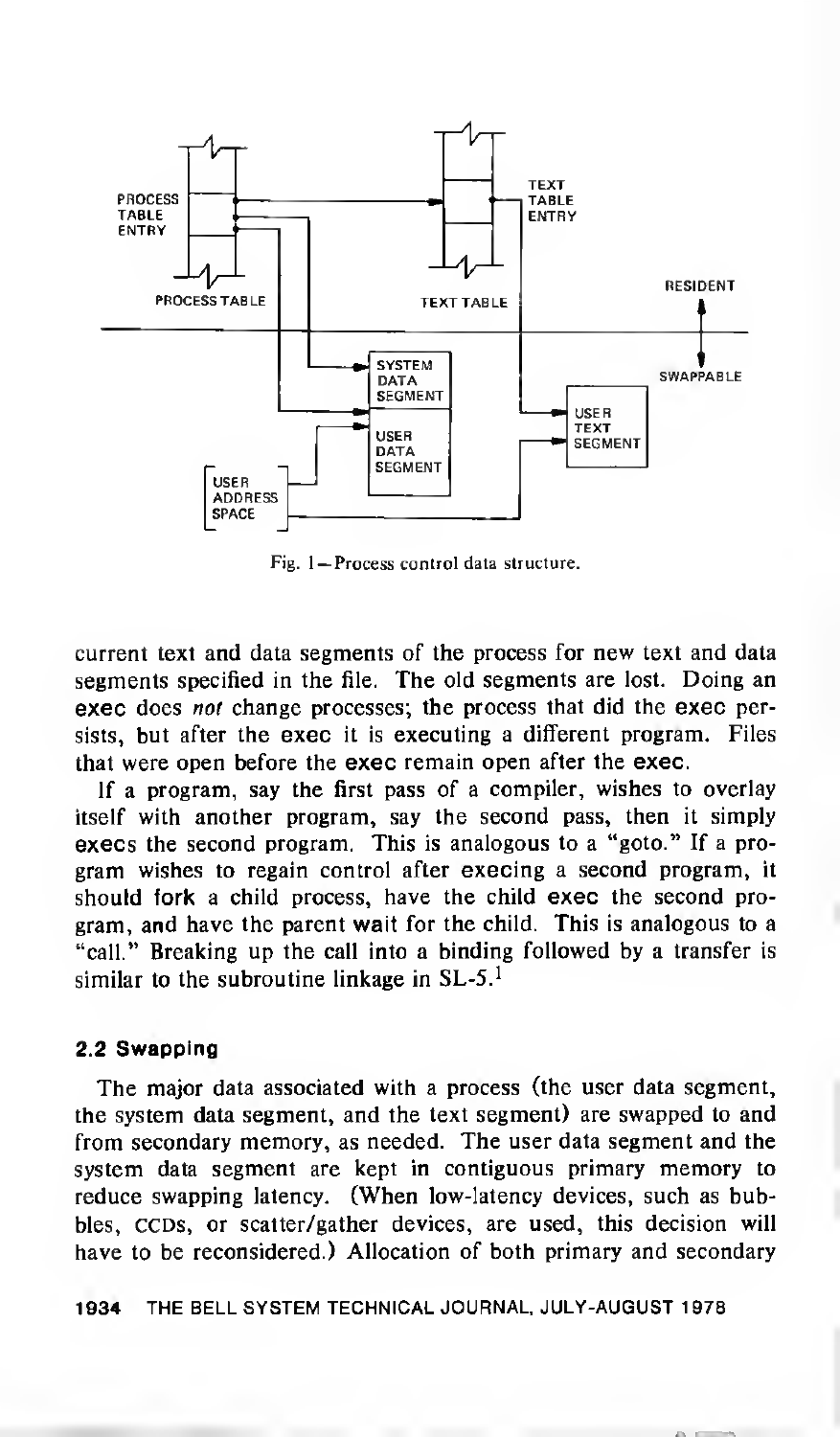memory is performed by the same simple first-fit algorithm. When a process grows, <sup>a</sup> new piece of primary memory is allocated. The contents of the old memory is copied to the new memory. The old memory is freed and the tables are updated. If there is not enough primary memory, secondary memory is allocated instead. The process is swapped out onto the secondary memory, ready to be swapped in with its new size.

One separate process in the kernel, the swapping process, simply swaps the other processes in and out of primary memory. It examines the process table looking for a process that is swapped out and is ready to run. It allocates primary memory for that process and reads its segments into primary memory, where that process competes for the central processor with other loaded processes. If no primary memory is available, the swapping process makes memory available by examining the process table for processes that can be swapped out. It selects a process to swap out, writes it to secondary memory, frees the primary memory, and then goes back to look for a process to swap in.

Thus there are two specific algorithms to the swapping process. Which of the possibly many processes that are swapped out is to be swapped in? This is decided by secondary storage residence time. The one with the longest time out is swapped in first. There is <sup>a</sup> slight penalty for larger processes. Which of the possibly many processes that are loaded is to be swapped out? Processes that are waiting for slow events (i.e., not currently running or waiting for disk I/O) are picked first, by age in primary memory, again with size penalties. The other processes are examined by the same age algorithm, but are not taken out unless they are at least of some age. This adds hysteresis to the swapping and prevents total thrashing.

These swapping algorithms are the most suspect in the system. With limited primary memory, these algorithms cause total swapping. This is not bad in itself, because the swapping does not impact the execution of the resident processes. However, if the swapping device must also be used for file storage, the swapping traffic severely impacts the file system traffic. It is exactly these small systems that tend to double usage of limited disk resources.

#### 2.3 Synchronization and scheduling

Process synchronization is accomplished by having processes wait for events. Events are represented by arbitrary integers. By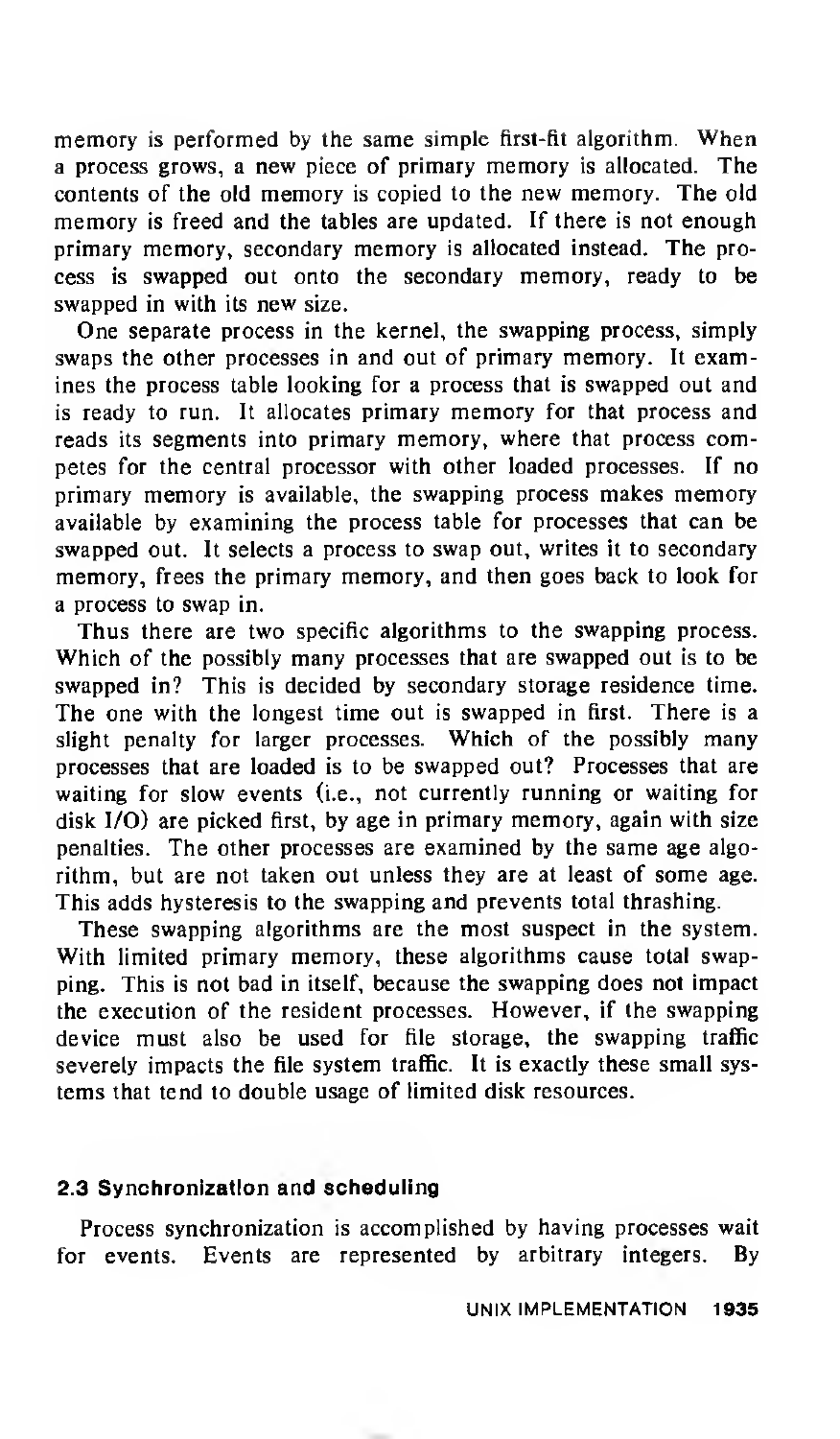convention, events are chosen to be addresses of tables associated with those events. For example, a process that is waiting for any of its children to terminate will wait for an event that is the address of its own process table entry. When <sup>a</sup> process terminates, it signals the event represented by its parent's process table entry. Signaling an event on which no process is waiting has no effect. Similarly, signaling an event on which many processes are waiting will wake all of them up. This differs considerably from Dijkstra's P and V synchronization operations,<sup>2</sup> in that no memory is associated with events. Thus there need be no allocation of events prior to their use. Events exist simply by being used.

On the negative side, because there is no memory associated with events, no notion of "how much" can be signaled via the event mechanism. For example, processes that want memory might wait on an event associated with memory allocation. When any amount of memory becomes available, the event would be signaled. All the competing processes would then wake up to fight over the new memory. (In reality, the swapping process is the only process that waits for primary memory to become available.)

If an event occurs between the time a process decides to wait for that event and the time that process enters the wait state, then the process will wait on an event that has already happened (and may never happen again). This race condition happens because there is no memory associated with the event to indicate that the event has occurred; the only action of an event is to change a set of processes from wait state to run state. This problem is relieved largely by the fact that process switching can only occur in the kernel by explicit calls to the event-wait mechanism. If the event in question is signaled by another process, then there is no problem. But if the event is signaled by a hardware interrupt, then special care must be taken. These synchronization races pose the biggest problem when UNIX is adapted to multiple-processor configurations.<sup>3</sup>

The event-wait code in the kernel is like <sup>a</sup> co-routine linkage. At any time, all but one of the processes has called event-wait. The remaining process is the one currently executing. When it calls event-wait, a process whose event has been signaled is selected and that process returns from its call to event-wait.

Which of the runable processes is to run next? Associated with each process is a priority. The priority of a system process is assigned by the code issuing the wait on an event. This is roughly equivalent to the response that one would expect on such an event. Disk events have high priority, teletype events are low, and time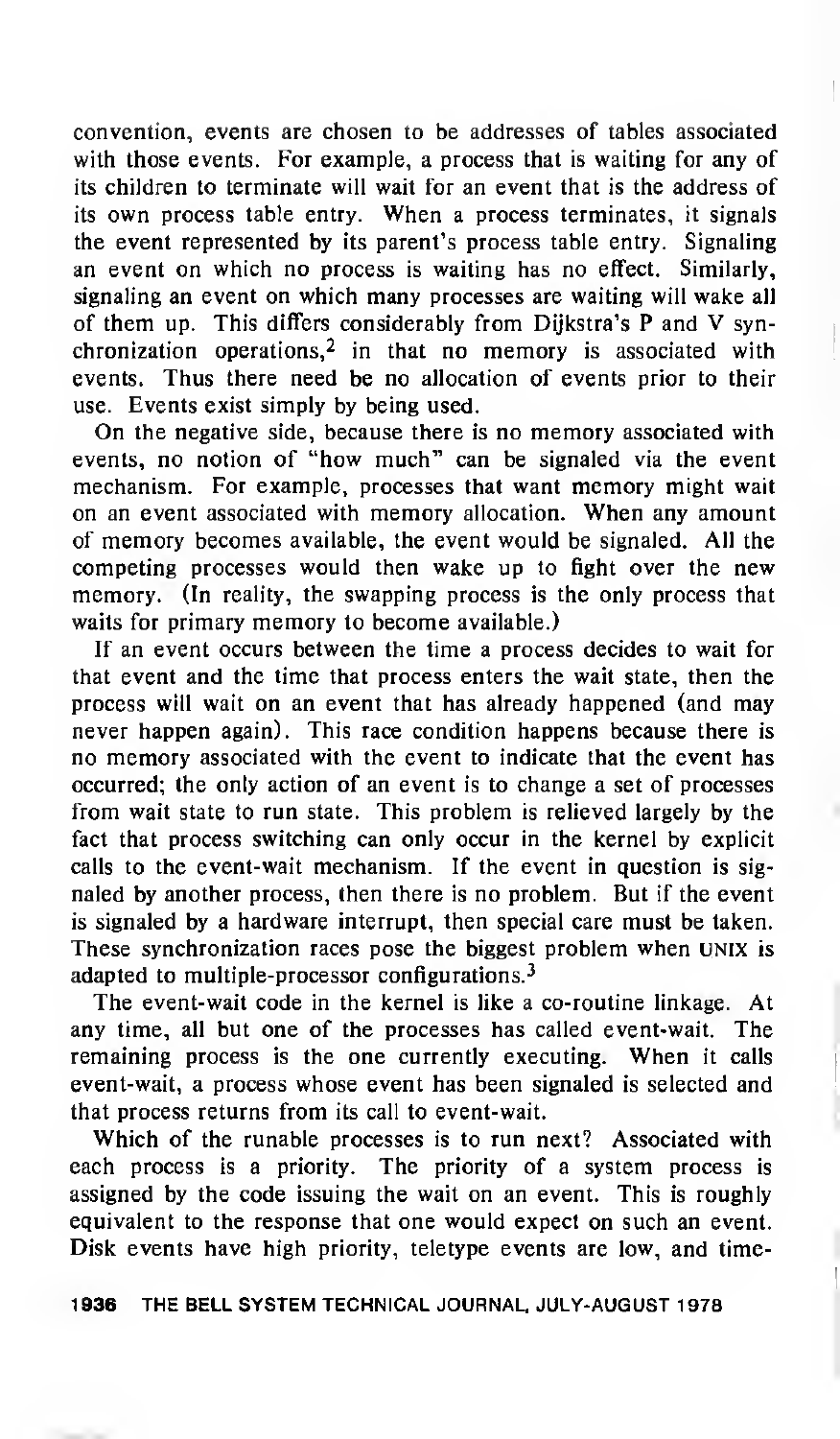of-day events are very low. (From observation, the difference in system process priorities has little or no performance impact.) All user-process priorities are lower than the lowest system priority. User-process priorities are assigned by an algorithm based on the recent ratio of the amount of compute time to real time consumed by the process. A process that has used <sup>a</sup> lot of compute time in the last real-time unit is assigned a low user priority. Because interactive processes are characterized by low ratios of compute to real time, interactive response is maintained without any special arrangements.

The scheduling algorithm simply picks the process with the highest priority, thus picking all system processes first and user processes second. The compute-to-real-time ratio is updated every second. Thus, all other things being equal, looping user processes will be scheduled round-robin with a I-second quantum. A highpriority process waking up will preempt a running, low-priority process. The scheduling algorithm has a very desirable negative feedback character. If a process uses its high priority to hog the computer, its priority will drop. At the same time, if a low-priority process is ignored for a long time, its priority will rise.

## III. I/O SYSTEM

The I/O system is broken into two completely separate systems: the block I/O system and the character I/O system. In retrospect, the names should have been "structured I/O" and "unstructured I/O," respectively; while the term "block I/O" has some meaning, "character I/O" is a complete misnomer.

Devices are characterized by a major device number, <sup>a</sup> minor device number, and a class (block or character). For each class, there is an array of entry points into the device drivers. The major device number is used to index the array when calling the code for <sup>a</sup> particular device driver. The minor device number is passed to the device driver as an argument. The minor number has no significance other than that attributed to it by the driver. Usually, the driver uses the minor number to access one of several identical physical devices.

The use of the array of entry points (configuration table) as the only connection between the system code and the device drivers is very important. Early versions of the system had <sup>a</sup> much less formal connection with the drivers, so that it was extremely hard to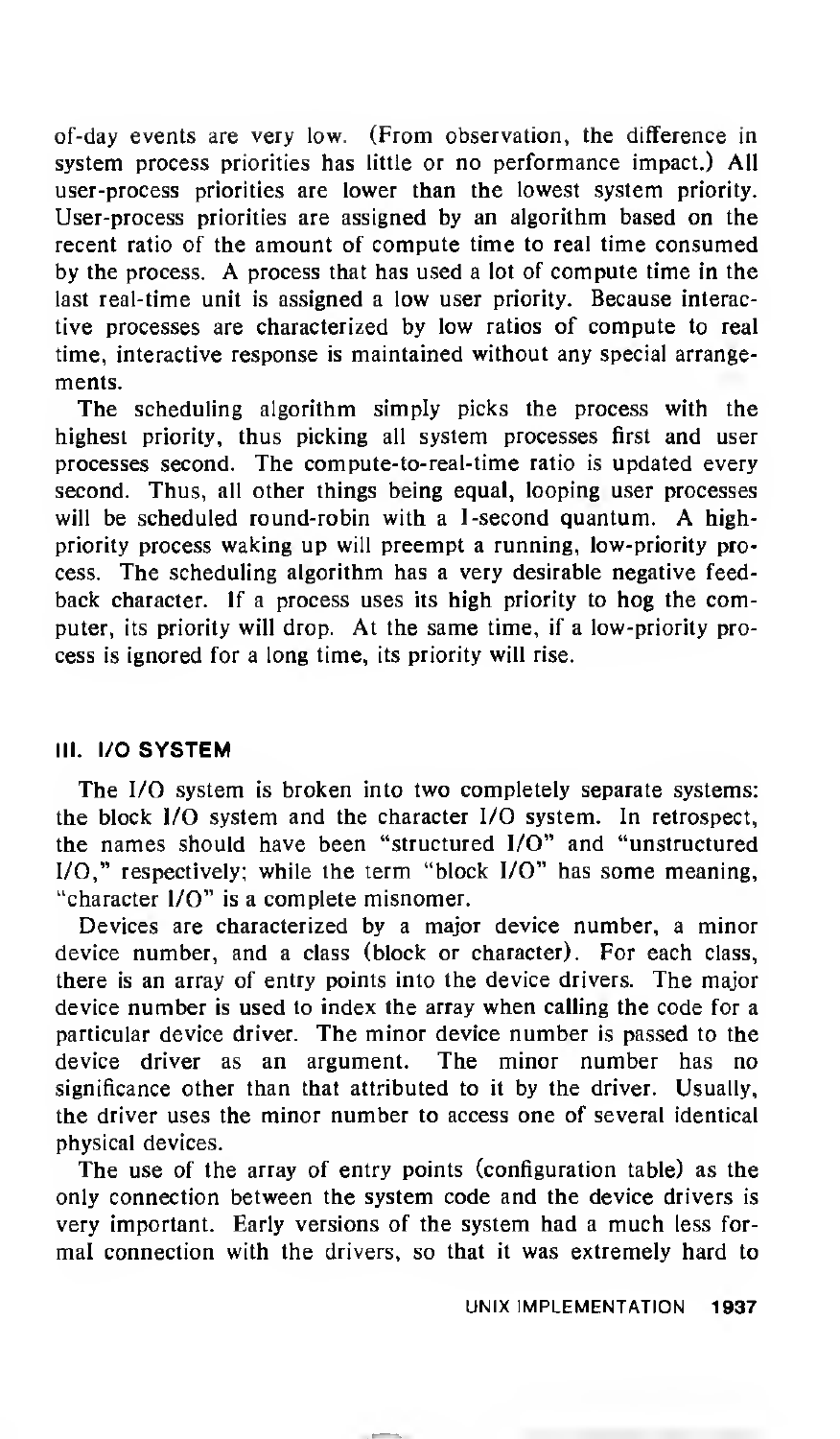handcraft differently configured systems. Now it is possible to create new device drivers in an average of a few hours. The configuration table in most cases is created automatically by a program that reads the system's parts list.

## 3.1 Block I/O system

The model block I/O device consists of randomly addressed, secondary memory blocks of 512 bytes each. The blocks are uniformly addressed 0, 1, ... up to the size of the device. The block device driver has the job of emulating this model on a physical device.

The block I/O devices are accessed through a layer of buffering software. The system maintains a list of buffers (typically between 10 and 70) each assigned a device name and <sup>a</sup> device address. This buffer pool constitutes <sup>a</sup> data cache for the block devices. On <sup>a</sup> read request, the cache is searched for the desired block. If the block is found, the data are made available to the requester without any physical I/O. If the block is not in the cache, the least recently used block in the cache is renamed, the correct device driver is called to fill up the renamed buffer, and then the data are made available. Write requests are handled in an analogous manner. The correct buffer is found and relabeled if necessary. The write is performed simply by marking the buffer as "dirty." The physical I/O is then deferred until the buffer is renamed.

The benefits in reduction of physical I/O of this scheme are substantial, especially considering the file system implementation. There are, however, some drawbacks. The asynchronous nature of the algorithm makes error reporting and meaningful user error handling almost impossible. The cavalier approach to I/O error handling in the UNIX system is partly due to the asynchronous nature of the block I/O system. A second problem is in the delayed writes. If the system stops unexpectedly, it is almost certain that there is a lot of logically complete, but physically incomplete, I/O in the buffers. There is a system primitive to flush all outstanding I/O activity from the buffers. Periodic use of this primitive helps, but does not solve, the problem. Finally, the associativity in the buffers can alter the physical I/O sequence from that of the logical I/O sequence. This means that there are times when data structures on disk are inconsistent, even though the software is careful to perform I/O in the correct order. On non-random devices, notably magnetic tape, the inversions of writes can be disastrous. The problem with magnetic

1938 THE BELL SYSTEM TECHNICAL JOURNAL, JULY-AUGUST <sup>1</sup> 978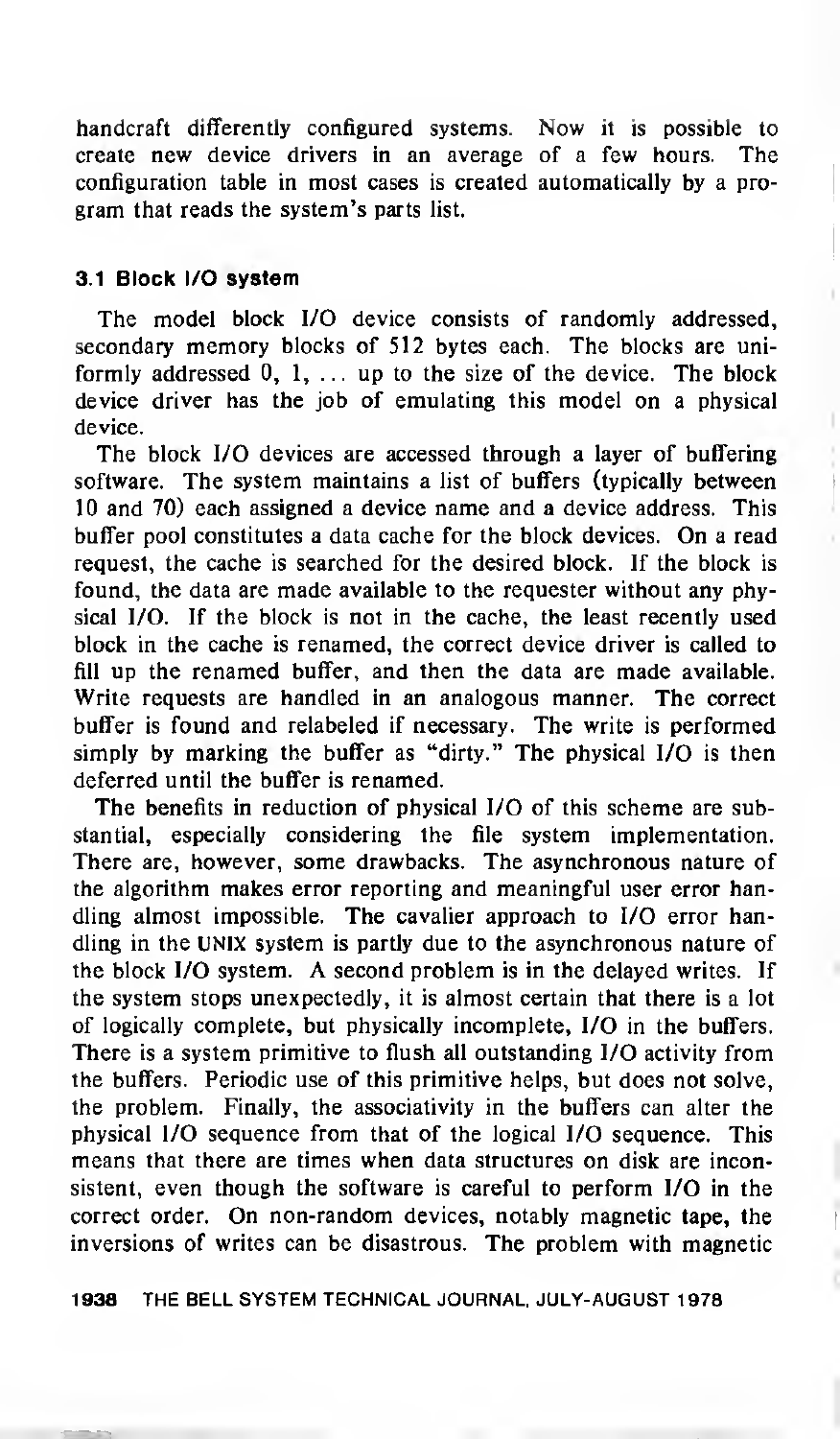tapes is "cured" by allowing only one outstanding write request per drive.

### 3.2 Character I/O system

The character I/O system consists of all devices that do not fall into the block I/O model. This includes the "classical" character devices such as communications lines, paper tape, and line printers. It also includes magnetic tape and disks when they are not used in <sup>a</sup> stereotyped way, for example, 80-byte physical records on tape and track-at-a-time disk copies. In short, the character I/O interface means "everything other than block." I/O requests from the user are sent to the device driver essentially unaltered. The implementation of these requests is, of course, up to the device driver. There are guidelines and conventions to help the implementation of certain types of device drivers.

## 3.2.1 Disk drivers

Disk drivers are implemented with a queue of transaction records. Each record holds <sup>a</sup> read/write flag, <sup>a</sup> primary memory address, <sup>a</sup> secondary memory address, and <sup>a</sup> transfer byte count. Swapping is accomplished by passing such a record to the swapping device driver. The block I/O interface is implemented by passing such records with requests to fill and empty system buffers. The character I/O interface to the disk drivers create a transaction record that points directly into the user area. The routine that creates this record also insures that the user is not swapped during this I/O transaction. Thus by implementing the general disk driver, it is possible to use the disk as <sup>a</sup> block device, <sup>a</sup> character device, and a swap device. The only really disk-specific code in normal disk drivers is the presort of transactions to minimize latency for <sup>a</sup> particular device, and the actual issuing of the I/O request.

#### 3.2.2 Character lists

Real character-oriented devices may be implemented using the common code to handle character lists. A character list is <sup>a</sup> queue of characters. One routine puts <sup>a</sup> character on <sup>a</sup> queue. Another gets <sup>a</sup> character from <sup>a</sup> queue. It is also possible to ask how many characters are currently on a queue. Storage for all queues in the system comes from <sup>a</sup> single common pool. Putting <sup>a</sup> character on <sup>a</sup>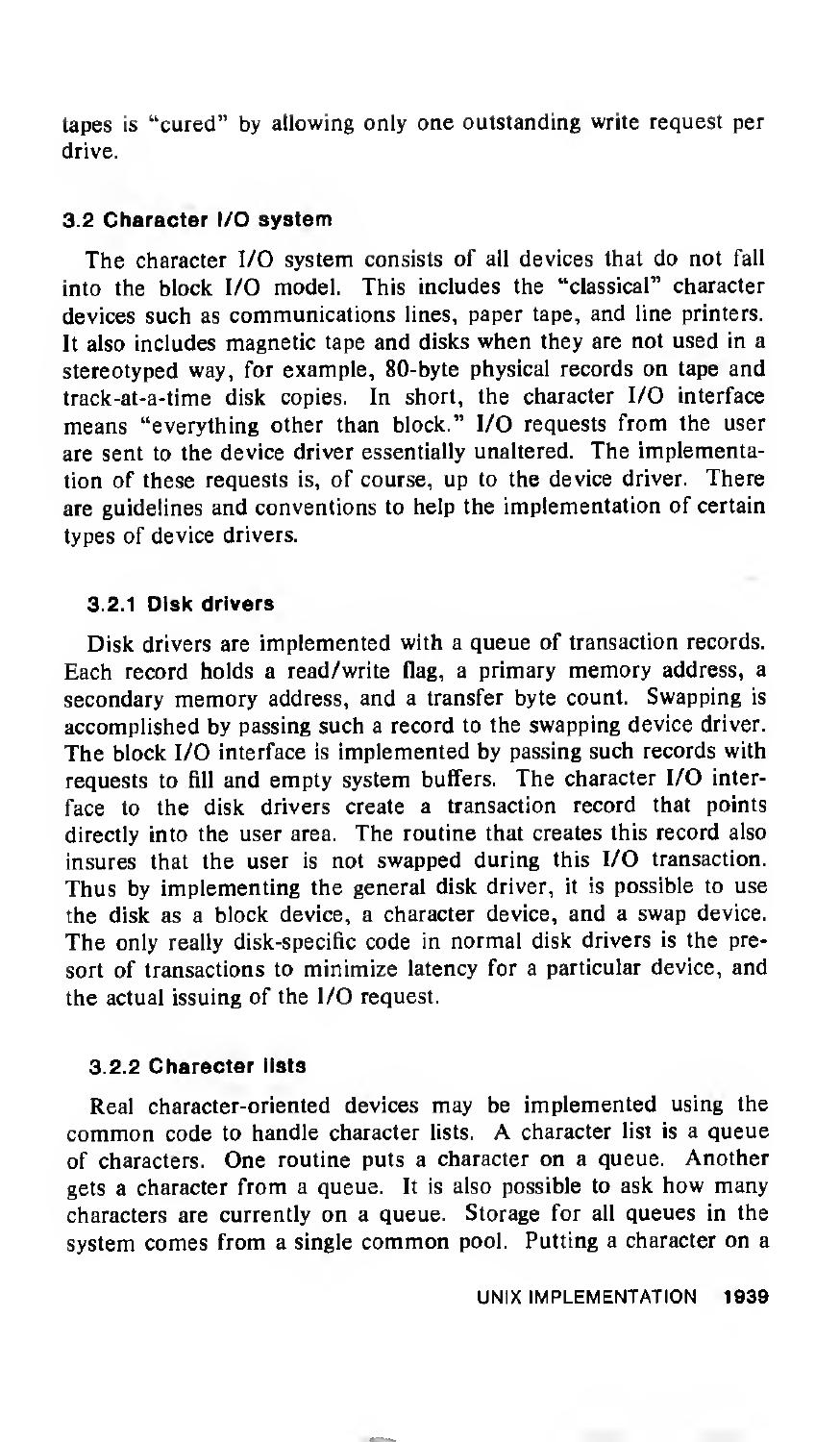queue will allocate space from the common pool and link the character onto the data structure defining the queue. Getting a character from a queue returns the corresponding space to the pool.

A typical character-output device (paper tape punch, for example) is implemented by passing characters from the user onto a character queue until some maximum number of characters is on the queue. The I/O is prodded to start as soon as there is anything on the queue and, once started, it is sustained by hardware completion interrupts. Each time there is a completion interrupt, the driver gets the next character from the queue and sends it to the hardware. The number of characters on the queue is checked and, as the count falls through some intermediate level, an event (the queue address) is signaled. The process that is passing characters from the user to the queue can be waiting on the event, and refill the queue to its maximum when the event occurs.

A typical character input device (for example, <sup>a</sup> paper tape reader) is handled in a very similar manner.

Another class of character devices is the terminals. A terminal is represented by three character queues. There are two input queues (raw and canonical) and an output queue. Characters going to the output of <sup>a</sup> terminal are handled by common code exactly as described above. The main difference is that there is also code to interpret the output stream as ASCII characters and to perform some translations, e.g., escapes for deficient terminals. Another common aspect of terminals is code to insert real-time delay after certain control characters.

Input on terminals is a little different. Characters are collected from the terminal and placed on a raw input queue. Some devicedependent code conversion and escape interpretation is handled here. When <sup>a</sup> line is complete in the raw queue, an event is signaled. The code catching this signal then copies a line from the raw queue to a canonical queue performing the character erase and line kill editing. User read requests on terminals can be directed at either the raw or canonical queues.

#### 3.2.3 Other character devices

Finally, there are devices that fit no general category. These devices are set up as character I/O drivers. An example is <sup>a</sup> driver that reads and writes unmapped primary memory as an I/O device. Some devices are too fast to be treated <sup>a</sup> character at time, but do not fit the disk I/O mold. Examples are fast communications lines

1940 THE BELL SYSTEM TECHNICAL JOURNAL, JULY-AUGUST <sup>1</sup>978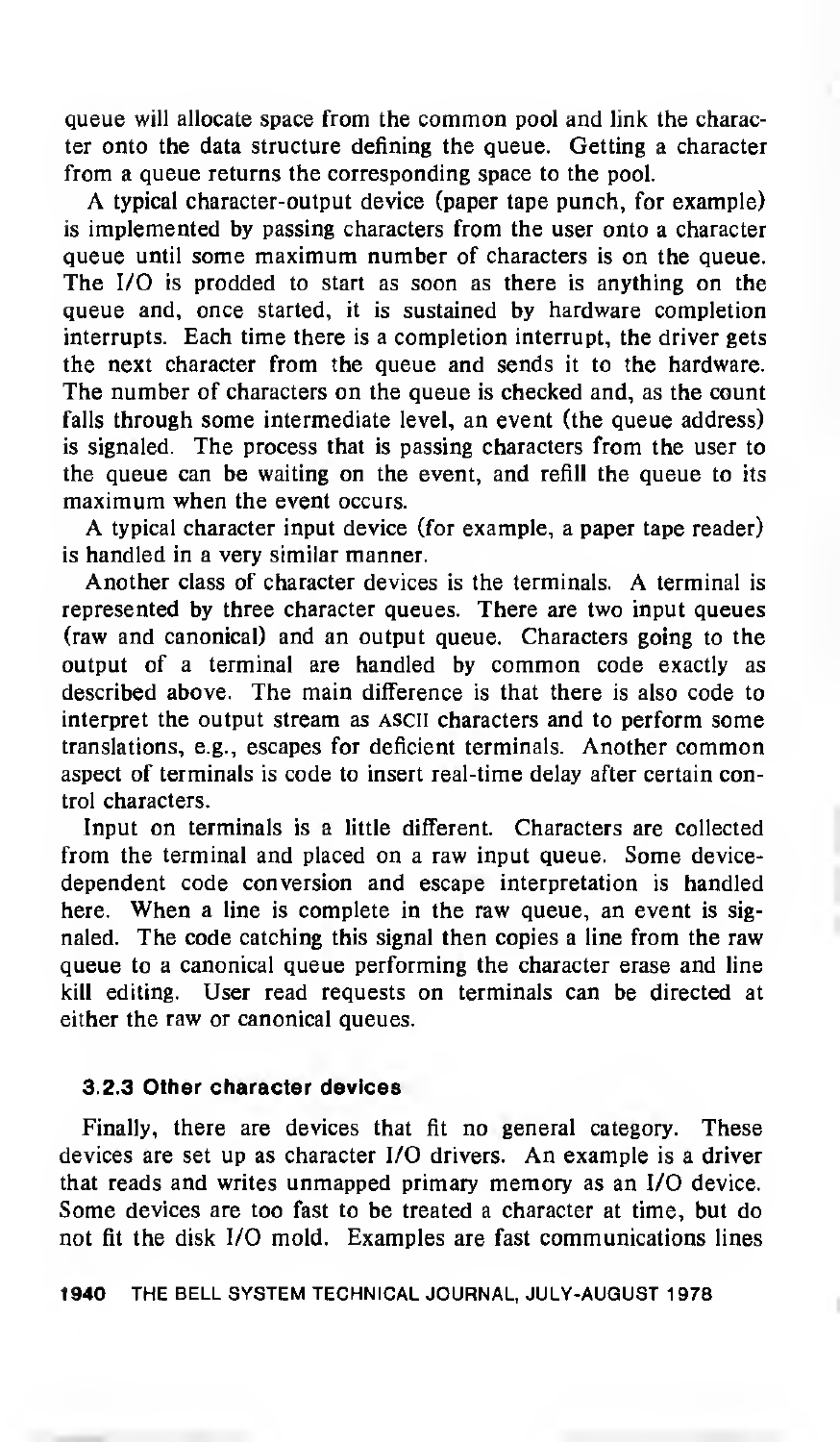and fast line printers. These devices either have their own buffers or "borrow" block I/O buffers for <sup>a</sup> while and then give them back.

# IV. THE FILE SYSTEM

In the UNIX system, a file is a (one-dimensional) array of bytes. No other structure of files is implied by the system. Files are attached anywhere (and possibly multiply) onto a hierarchy of directories. Directories are simply files that users cannot write. For <sup>a</sup> further discussion of the external view of files and directories, see Ref. 4.

The UNIX file system is <sup>a</sup> disk data structure accessed completely through the block I/O system. As stated before, the canonical view of <sup>a</sup> "disk" is <sup>a</sup> randomly addressable array of 512-byte blocks. A file system breaks the disk into four self-identifying regions. The first block (address 0) is unused by the file system. It is left aside for booting procedures. The second block (address 1) contains the so-called "super-block." This block, among other things, contains the size of the disk and the boundaries of the other regions. Next comes the i-list, <sup>a</sup> list of file definitions. Each file definition is <sup>a</sup> 64 byte structure, called an i-node. The offset of <sup>a</sup> particular i-node within the i-list is called its i-number. The combination of device name (major and minor numbers) and i-number serves to uniquely name <sup>a</sup> particular file. After the i-list, and to the end of the disk, come free storage blocks that are available for the contents of files.

The free space on a disk is maintained by <sup>a</sup> linked list of available disk blocks. Every block in this chain contains <sup>a</sup> disk address of the next block in the chain. The remaining space contains the address of up to 50 disk blocks that are also free. Thus with one I/O operation, the system obtains 50 free blocks and <sup>a</sup> pointer where to find more. The disk allocation algorithms are very straightforward. Since all allocation is in fixed-size blocks and there is strict accounting of space, there is no need to compact or garbage collect. However, as disk space becomes dispersed, latency gradually increases. Some installations choose to occasionally compact disk space to reduce latency.

An i-node contains <sup>13</sup> disk addresses. The first <sup>10</sup> of these addresses point directly at the first 10 blocks of a file. If a file is larger than 10 blocks (5,120 bytes), then the eleventh address points at a block that contains the addresses of the next 128 blocks of the file. If the file is still larger than this (70,656 bytes), then the twelfth block points at up to 128 blocks, each pointing to 128 blocks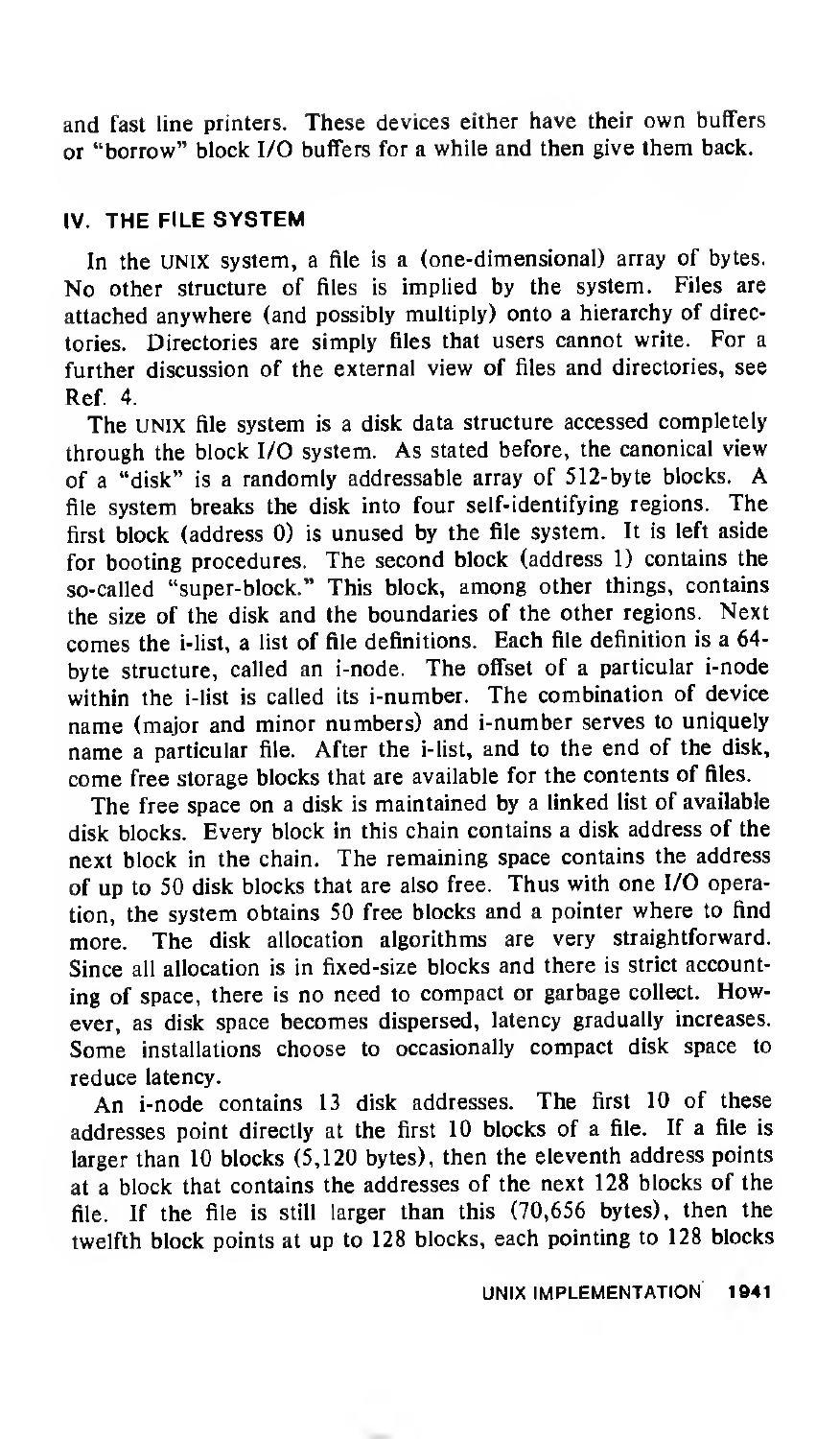of the file. Files yet larger (8,459,264 bytes) use the thirteenth address for a "triple indirect" address. The algorithm ends here with the maximum file size of 1,082,201,087 bytes.

A logical directory hierarchy is added to this flat physical structure simply by adding <sup>a</sup> new type of file, the directory. A directory is accessed exactly as an ordinary file. It contains 16-byte entries consisting of <sup>a</sup> 14-byte name and an i-number. The root of the hierarchy is at a known i-number  $(viz, 2)$ . The file system structure allows an arbitrary, directed graph of directories with regular files linked in at arbitrary places in this graph. In fact, very early UNIX systems used such a structure. Administration of such a structure became so chaotic that later systems were restricted to a directory tree. Even now, with regular files linked multiply- into arbitrary places in the tree, accounting for space has become a problem. It may become necessary to restrict the entire structure to <sup>a</sup> tree, and allow a new form of linking that is subservient to the tree structure.

The file system allows easy creation, easy removal, easy random accessing, and very easy space allocation. With most physical addresses confined to a small contiguous section of disk, it is also easy to dump, restore, and check the consistency of the file system. Large files suffer from indirect addressing, but the cache prevents most of the implied physical I/O without adding much execution. The space overhead properties of this scheme are quite good. For example, on one particular file system, there are 25,000 files containing 130M bytes of data-file content. The overhead (i-node, indirect blocks, and last block breakage) is about 11.5M bytes. The directory structure to support these files has about 1,500 directories containing 0.6M bytes of directory content and about 0.5M bytes of overhead in accessing the directories. Added up any way, this comes out to less than <sup>a</sup> 10 percent overhead for actual stored data. Most systems have this much overhead in padded trailing blanks alone.

## 4.1 File system implementation

Because the i-node defines a file, the implementation of the file system centers around access to the i-node. The system maintains <sup>a</sup> table of all active i-nodes. As a new file is accessed, the system locates the corresponding i-node, allocates an i-node table entry, and reads the i-node into primary memory. As in the buffer cache, the table entry is considered to be the current version of the i-node. Modifications to the i-node are made to the table entry. When the

#### <sup>1</sup> 942 THE BELL SYSTEM TECHNICAL JOURNAL, JULY-AUGUST <sup>1</sup> 978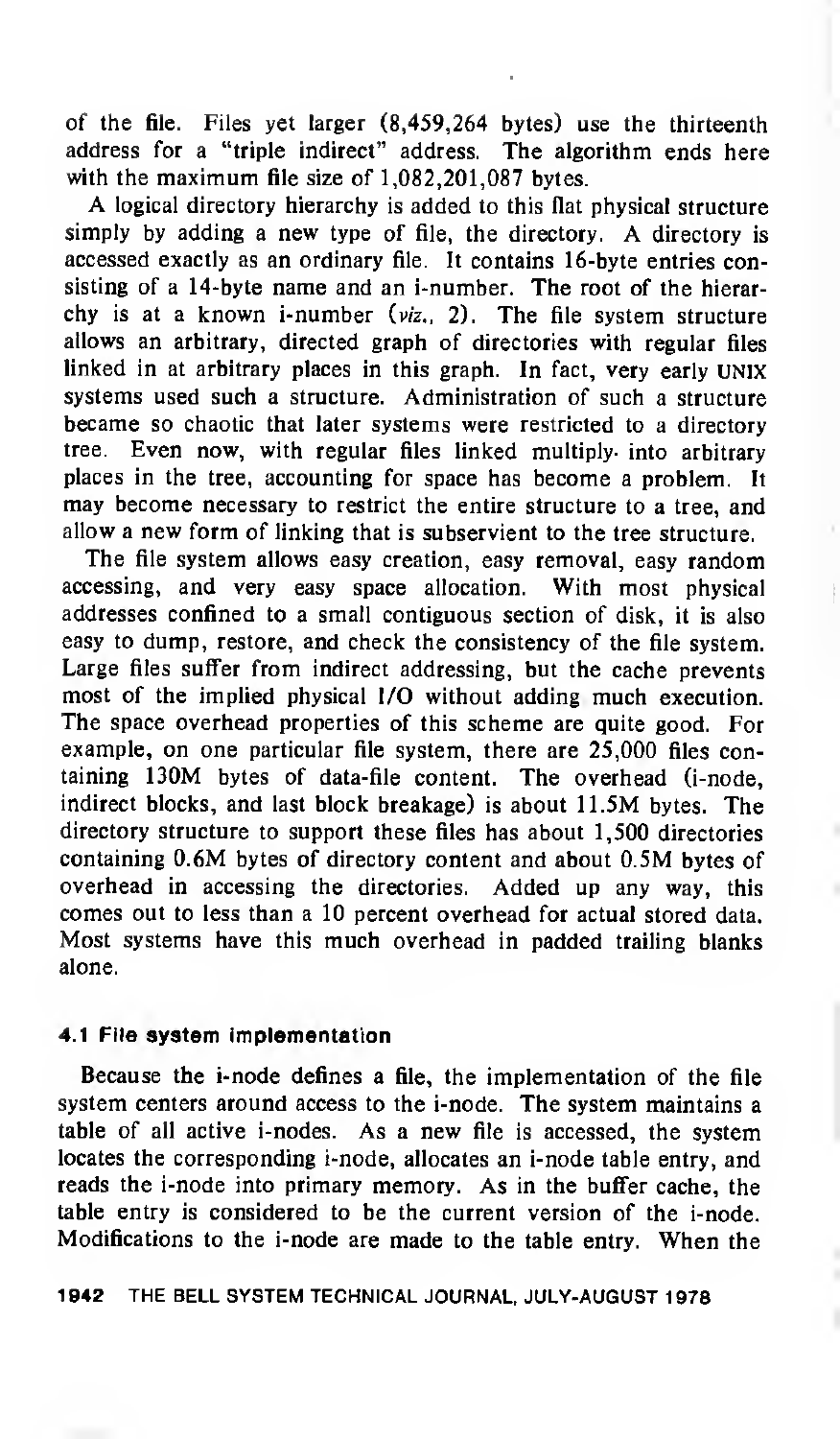last access to the i-node goes away, the table entry is copied back to the secondary store i-list and the table entry is freed.

All I/O operations on files are carried out with the aid of the corresponding i-node table entry. The accessing of a file is a straightforward implementation of the algorithms mentioned previously. The user is not aware of i-nodes and i-numbers. References to the file system are made in terms of path names of the directory tree. Converting <sup>a</sup> path name into an i-node table entry is also straightforward. Starting at some known i-node (the root or the current directory of some process), the next component of the path name is searched by reading the directory. This gives an i-number and an implied device (that of the directory). Thus the next i-node table entry can be accessed. If that was the last component of the path name, then this i-node is the result. If not, this i-node is the directory needed to look up the next component of the path name, and the algorithm is repeated.

The user process accesses the file system with certain primitives. The most common of these are open, create, read, write, seek, and close. The data structures maintained are shown in Fig. 2. In the system data segment associated with a user, there is room for some (usually between 10 and 50) open files. This open file table consists of pointers that can be used to access corresponding i-node table entries. Associated with each of these open files is a current I/O pointer. This is a byte offset of the next read/write operation on the file. The system treats each read/write request as random with an implied seek to the I/O pointer. The user usually thinks of the file as sequential with the I/O pointer automatically counting the number of bytes that have been read/written from the file. The user may, of course, perform random I/O by setting the I/O pointer before reads/writes.

With file sharing, it is necessary to allow related processes to share <sup>a</sup> common I/O pointer and yet have separate I/O pointers for independent processes that access the same file. With these two conditions, the I/O pointer cannot reside in the i-node table nor can it reside in the list of open files for the process. A new table (the open file table) was invented for the sole purpose of holding the I/O pointer. Processes that share the same open file (the result of forks) share <sup>a</sup> common open file table entry. A separate open of the same file will only share the i-node table entry, but will have distinct open file table entries.

The main file system primitives are implemented as follows, open converts <sup>a</sup> file system path name into an i-node table entry. A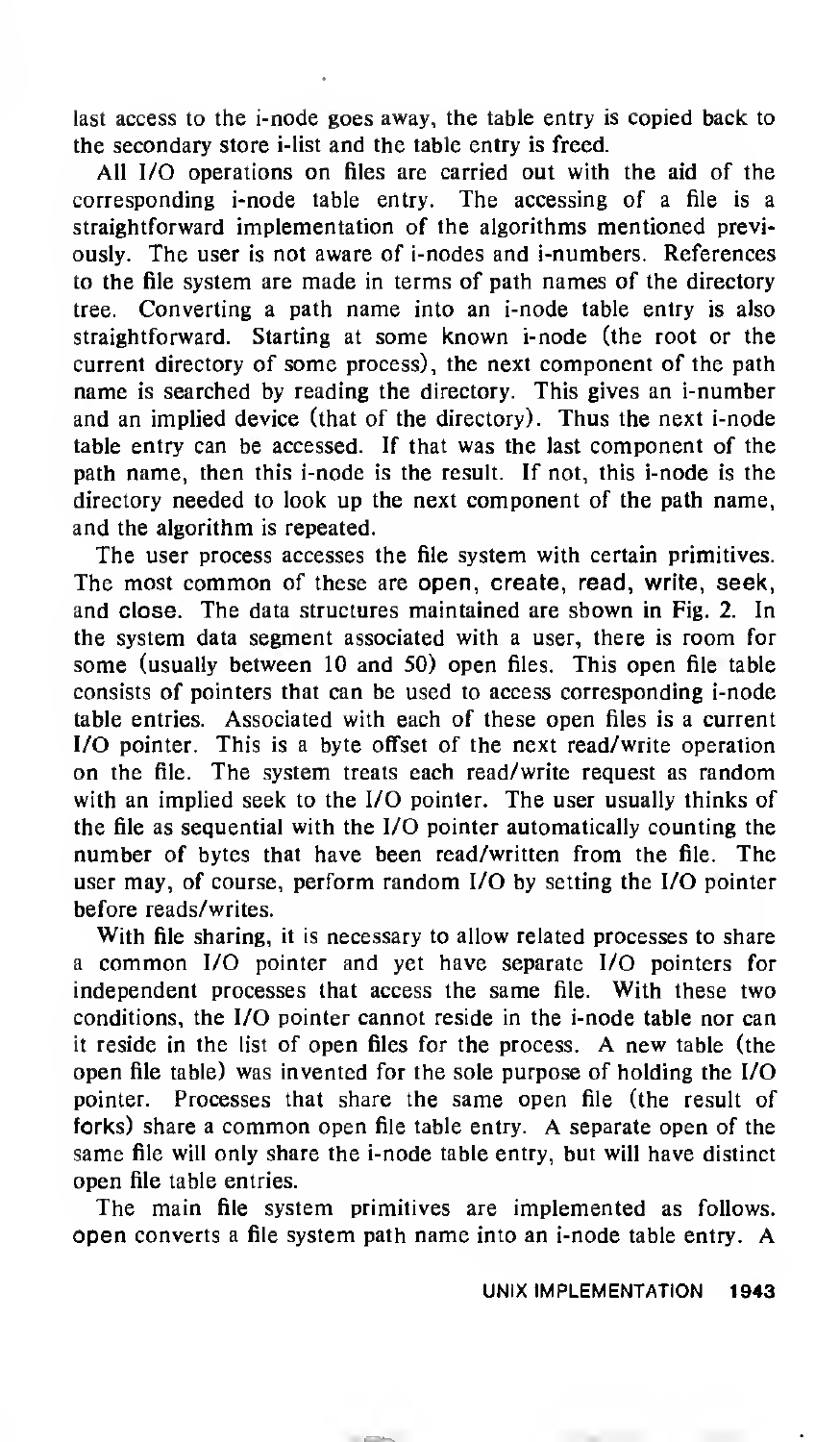

Fig. 2-File system data structure.

pointer to the i-node table entry is placed in a newly created open file table entry. A pointer to the file table entry is placed in the system data segment for the process, create first creates <sup>a</sup> new i-node entry, writes the i-number into a directory, and then builds the same structure as for an open, read and write just access the i-node entry as described above, seek simply manipulates the I/O pointer. No physical seeking is done, close just frees the structures built by open and create. Reference counts are kept on the open file table entries and the i-node table entries to free these structures after the last reference goes away, unlink simply decrements the count of the number of directories pointing at the given i-node. When the last reference to an i-node table entry goes away, if the i-node has no directories pointing to it, then the file is removed and the i-node is freed. This delayed removal of files prevents problems arising from removing active files. A file may be removed while still open. The resulting unnamed file vanishes when the file is closed. This is a method of obtaining temporary files.

There is <sup>a</sup> type of unnamed FIFO file called <sup>a</sup> pipe.

<sup>1</sup> 944 THE BELL SYSTEM TECHNICAL JOURNAL, JULY-AUGUST <sup>1</sup>978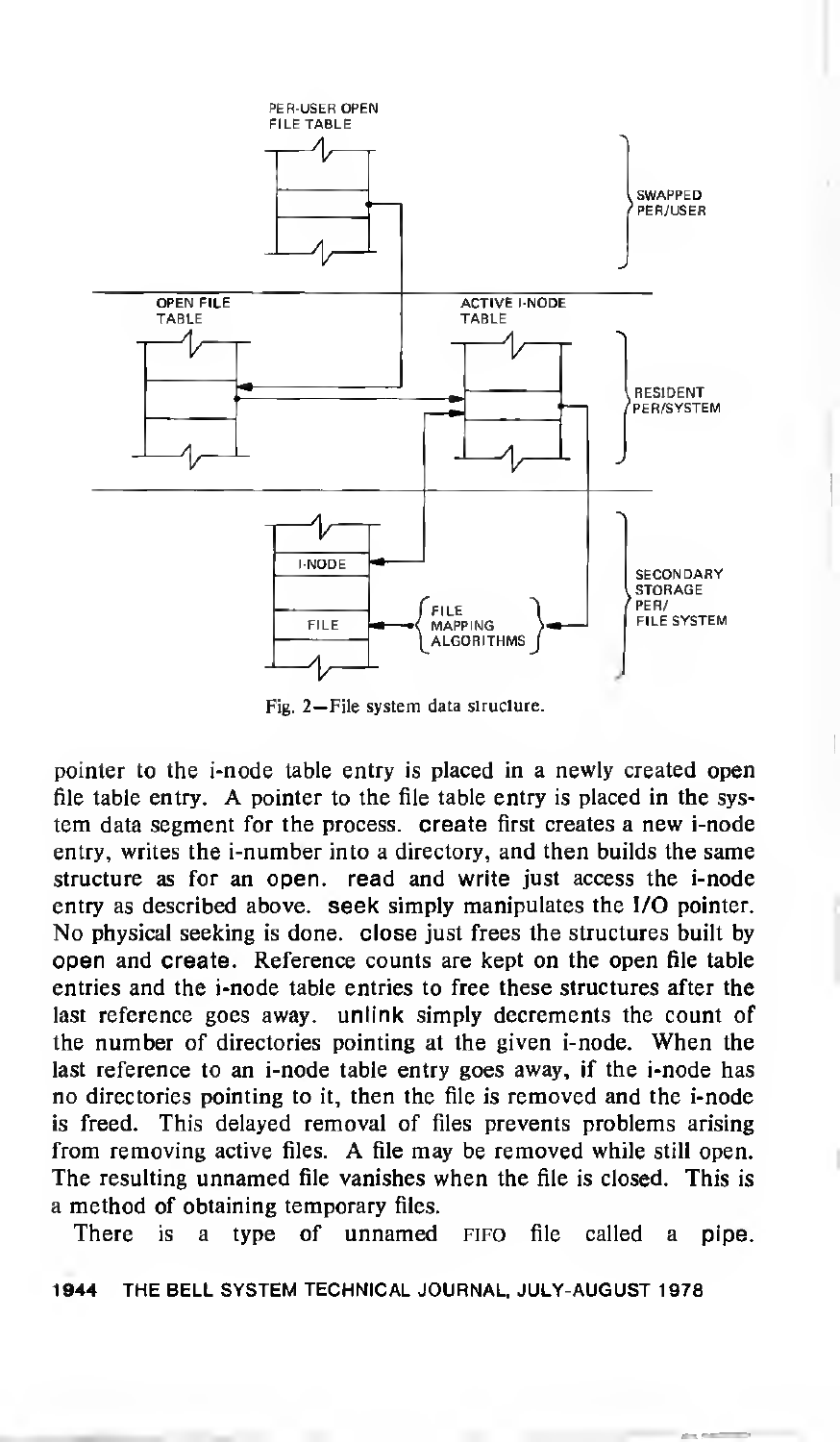Implementation of pipes consists of implied seeks before each read or write in order to implement first-in-first-out. There are also checks and synchronization to prevent the writer from grossly outproducing the reader and to prevent the reader from overtaking the writer.

## 4.2 Mounted file systems

The file system of <sup>a</sup> UNIX system starts with some designated block device formatted as described above to contain a hierarchy. The root of this structure is the root of the UNIX file system. A second formatted block device may be mounted at any leaf of the current hierarchy. This logically extends the current hierarchy. The implementation of mounting is trivial. A mount table is maintained containing pairs of designated leaf i-nodes and block devices. When converting <sup>a</sup> path name into an i-node, <sup>a</sup> check is made to see if the new i-node is a designated leaf. If it is, the i-node of the root of the block device replaces it.

Allocation of space for a file is taken from the free pool on the device on which the file lives. Thus <sup>a</sup> file system consisting of many mounted devices does not have <sup>a</sup> common pool of free secondary storage space. This separation of space on different devices is necessary to allow easy unmounting of a device.

# 4.3 Other system functions

There are some other things that the system does for the user- $a$ little accounting, a little tracing/debugging, and a little access protection. Most of these things are not very well developed because our use of the system in computing science research does not need them. There are some features that are missed in some applications, for example, better inter-process communication.

The UNIX kernel is an I/O multiplexer more than <sup>a</sup> complete operating system. This is as it should be. Because of this outlook, many features are found in most other operating systems that are missing from the UNIX kernel. For example, the UNIX kernel does not support file access methods, file disposition, file formats, file maximum size, spooling, command language, logical records, physical records, assignment of logical file names, logical file names, more than one character set, an operator's console, an operator, log-in, or log-out. Many of these things are symptoms rather than features. Many of these things are implemented in user software